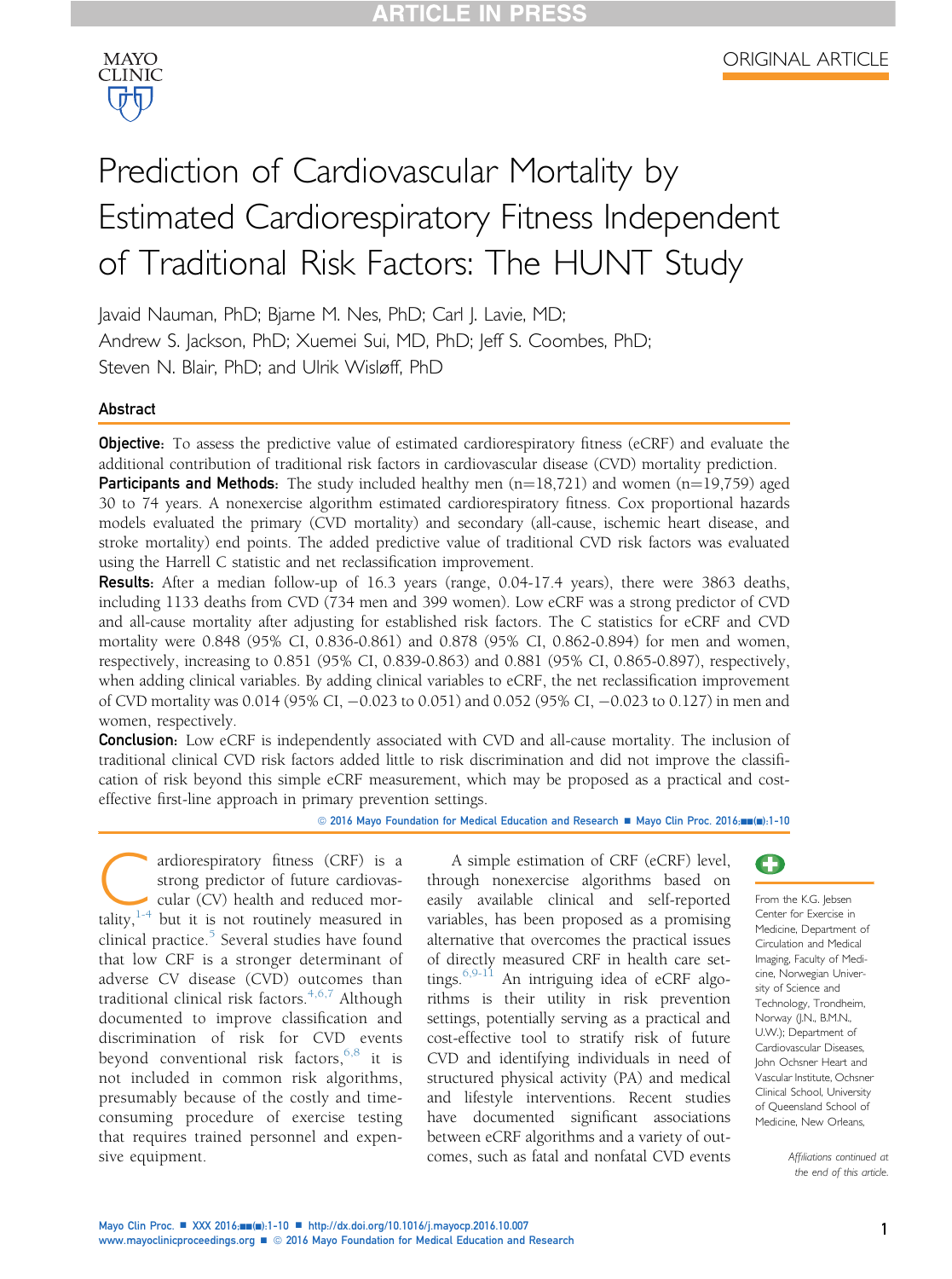and all-cause mortality,  $6,12-14$  reporting relative risks comparable to those obtained with directly measured CRF. Before broad implementation in clinical practice, however, these algorithms should be compared to the predictive value of traditional risk factors usually measured in primary care settings.

A recent study<sup>[15](#page-9-0)</sup> concluded that lifestyle factors such as smoking, PA, diet, and alcohol consumption added little to risk models using clinical variables such as blood pressure (BP), cholesterol level, and family history of CVD in terms of predictive value. However, others have reported that CRF may improve risk stratification in persons assessed as being at high and low risk for CVD based on clinical risk algorithms.<sup>[16-18](#page-9-0)</sup> Given the simplicity and cost-effectiveness, and the potential for preventing manifestation of traditional clinical risk factors, an evaluation of modifiable lifestyle factors, such as eCRF, may be a preferable first-line approach in risk stratification. To the best of our knowledge, no study has assessed the incremental predictive value of sets of traditional CVD risk factors above and beyond a simple eCRF. Hence, the aim of the present study was to investigate the independent predictive value of eCRF in CVD and all-cause mortality and further evaluate the added predictive value of traditional clinical and lifestyle risk factors in a large population of healthy men and women.



FIGURE. Participant flowchart. Participants in the Nord-Trøndelag Health Study who were 30 to 74 years old ( $n=49,053$ ) were considered for this analysis; 10,573 were excluded for various reasons, leaving a study cohort of 38,480 participants.  $BP = blood pressure$ ;  $HDL-C = high-density lipopro$ tein cholesterol; MI = myocardial infarction;  $PA =$  physical activity; rHR = resting heart rate;  $WC = wait$  circumference.

### PARTICIPANTS AND METHODS

### Study Population

Between August 1995 and June 1997, the entire adult population  $(\geq 20$  years of age) in Nord-Trøndelag County in Norway was invited to participate in a large health survey (Nord-Trøndelag Health Study [HUNT] 2). Details about the HUNT study have been described elsewhere.<sup>[19](#page-9-0)</sup>

Inclusion criteria for the present analysis were age 30 to 74 years ( $N=49,053$ ) and no history of CVD (myocardial infarction, angina pectoris, or stroke) at baseline. A total of 3067 participants with these conditions were excluded. After further exclusions for missing data ( $N=7506$ ), a total of 38,480 participants (19,759 women and 18,721 men) were included in the analyses (Figure).

# Clinical Measures and Questionnaire-Based Information

The clinical examination included height, weight, BP, waist circumference (WC), and resting heart rate  $(rHR)^{19}$ ; BP and rHR were measured using a Dinamap 845XT (Critikon Inc). A self-administered questionnaire provided information about leisure time PA, smoking habits, diabetes status, alcohol consumption, and family history of CVD. Participants reported the intensity and duration of PA performed weekly. Based on responses to the PA questions, we divided the participants into 2 categories according to current recommendations: (1) vigorous-intensity exercise training for 20 or more minutes per day on 3 or more days per week for a total of 75 or more minutes per week and/or moderate-intensity exercise training for 30 or more minutes per day on 5 or more days per week  $(\geq 150 \text{ min/wk})$  or (2) not meeting the recommendations.<sup>20</sup>

The participants were asked about their usual intake of alcoholic beverages, indicated by their usual number of drinks over a typical 2-week period. We categorized participants into 4 groups (abstainer, 0 drinks, 1-4 drinks, or  $\geq$ 5 drinks in 2 weeks). Family history of CVD was defined as MI or stroke in a firstdegree relative (father, mother, siblings, or children) before the age of 60 years.

### Estimated CRF

A nonexercise prediction model was used to estimate CRF (peak oxygen consumption). $^{11}$  $^{11}$  $^{11}$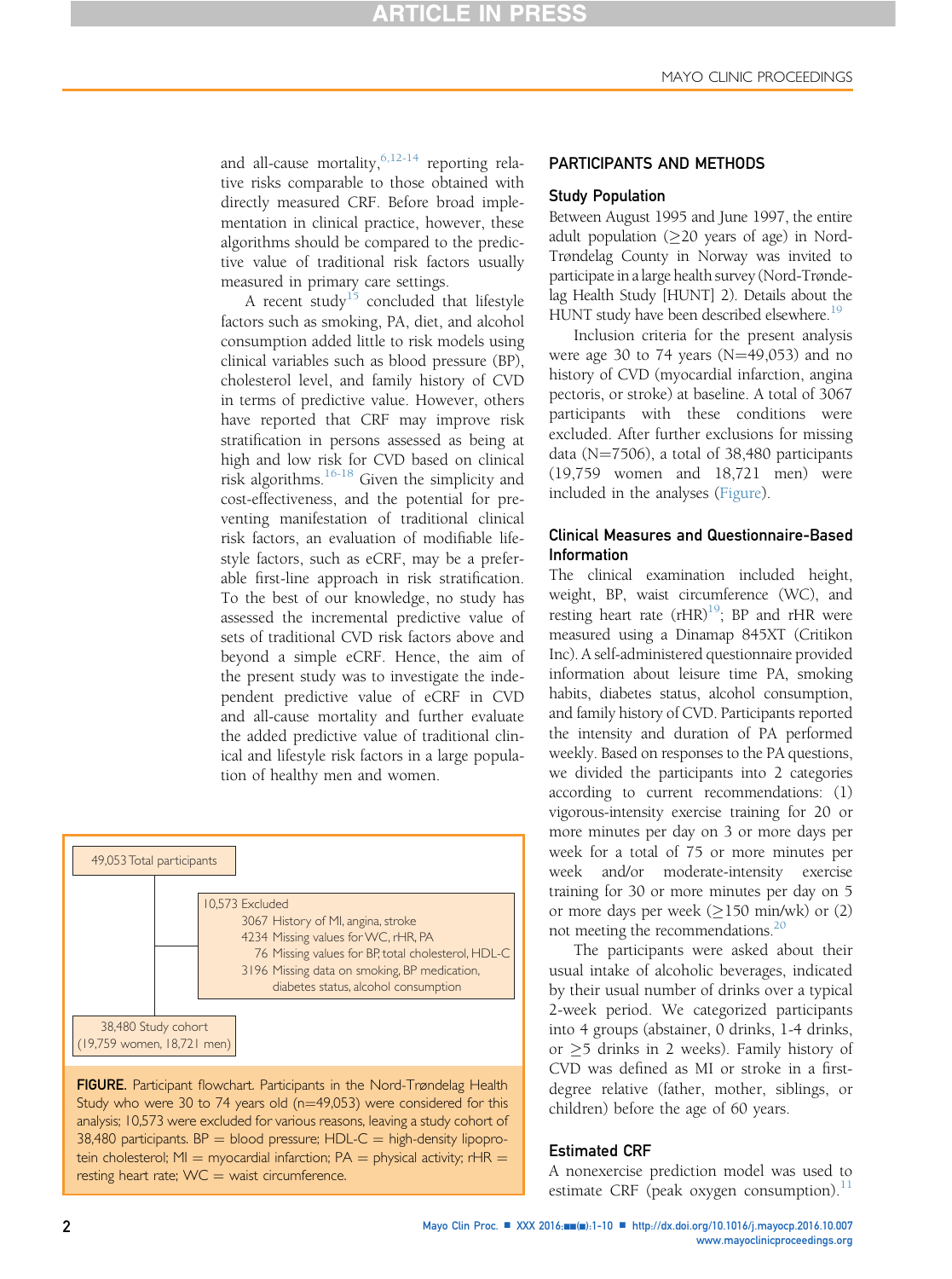In the current model, PA at 2 levels (meeting or not meeting the current recommendations on average over the past year) was used. The sex-specific models consisted of age, WC, PA, and rHR. The following algorithms were used to predict each individual's eCRF.

Women  $(R^2, 0.52;$  standard error of estimate, 5.37) :  $78.00 - (0.297 \cdot \text{Age}) - (0.270 \cdot \text{WC})$  $- (0.110 \cdot rHR) + (2.674 \cdot PA)$ 

Men (
$$
R^2
$$
, 0.58; standard error of estimate, 5.88) :  
105.91 – (0.334•Age) – (0.402•WC)  
– (0.144•rHR) + (3.102•PA)

where  $PA = 1$  if following the current recommendations for PA or 0 if not. The participants were further classified into low, medium, and high groups of eCRF on the basis of age (10 year categories) and sex-specific tertiles of eCRF.<sup>6</sup> These eCRF algorithms were highly comparable to previously published nonexercise prediction algorithms, and the accuracy of our model is similar to that of other studies.  $9-11,21$ 

#### Follow-up and Ascertainment of Outcomes

Our study had a virtually complete follow-up because of the unique 11-digit Norwegian person identification number that allows accurate matching to the National Cause of Death Register. The primary end point was CVD mortality (International Classification of Diseases, Ninth Revision and Tenth Revision); in addition, we assessed mortality from all causes, ischemic heart disease (IHD), and stroke.

The study was approved by the regional committee for medical research ethics, the Norwegian Data Inspectorate, and the National Directorate of Health. The study is in conformity with Norwegian laws and the Declaration of Helsinki.

### Statistical Analyses

Baseline characteristics of participants were compared using analysis of variance and  $\chi^2$ tests. Cox proportional hazards regression analyses were used to assess the association between eCRF levels and CVD mortality, allcause mortality, IHD mortality, and stroke mortality. The proportional hazards assumption was satisfied with the use of Schoenfeld residuals. The basic models were age adjusted by entering attained age as the time scale (model

1), while model 2 was adjusted for age and clinical variables: hypertension (systolic BP  $\geq$  140 mm Hg and/or diastolic BP  $\geq$ 90 mm Hg), elevated total serum cholesterol (>6.9 mmol/L in participants 30-49 years and  $>7.8$  mmol/L in participants  $\geq 50$  years),<sup>22</sup> and high-density lipoprotein cholesterol (HDL-C) (<1.0 mmol/L in men and <1.3 mmol/L in women). Model 3 was adjusted for age and disease status (use of BP medication, family history of CVD, diabetes status). Model 4 was adjusted for age and lifestyle risk factors (smoking status and alcohol consumption). Model 5 was adjusted for all of the previously listed covariates. In a sensitivity analysis, we excluded the first 3 years of follow-up to account for the possibility of unknown subclinical diseases that could influence the association between eCRF and mortality.

Harrell  $C$  statistics<sup>[23](#page-9-0)</sup> assessed model discrimination (the ability of a marker to differentiate between individuals who did or did not die of CVD). We also calculated change in C statistics, integrated discrimination improvement (IDI), and relative  $IDI^{24-27}$  $IDI^{24-27}$  $IDI^{24-27}$  after inclusion of various confounding factors together with eCRF. For example, we compared the C statistics of the eCRF model alone with a model that included both eCRF and clinical variables (hypertension, total cholesterol, and HDL-C). A reclassification table was generated to assess improvement in prediction performance when adding traditional risk factors to eCRF alone.<sup>[28,29](#page-9-0)</sup> We chose risk categories with cut points at less than 5%, 5% to less than 10%, 10% to less than 20%, and 20% or greater for  $CVD$  death<sup>[30](#page-9-0)</sup> for models with and without clinical variables, lifestyle factors, and disease status. We calculated net correct reclassification separately for those who died of CVD causes (events) and those who survived until the end of follow-up (nonevents), and the total net reclassification improvement (NRI) was calculated as

 $\widehat{\text{NRI}} = (\widehat{\text{P}}\text{up}, \text{events} - \widehat{\text{P}}\text{down}, \text{events})$ 

+ (Pdown, nonevents – Pup, nonevents)

where  $\widehat{P}$  is the proportion of participants moving up or down in terms of predicted risk category. $^{26}$  For testing the null hypothesis that  $NRI = 0$  and  $IDI = 0$ , we used an asymp-totic test as suggested by Pencina et al.<sup>[26](#page-9-0)</sup> We constructed 95% CIs for NRI and IDI based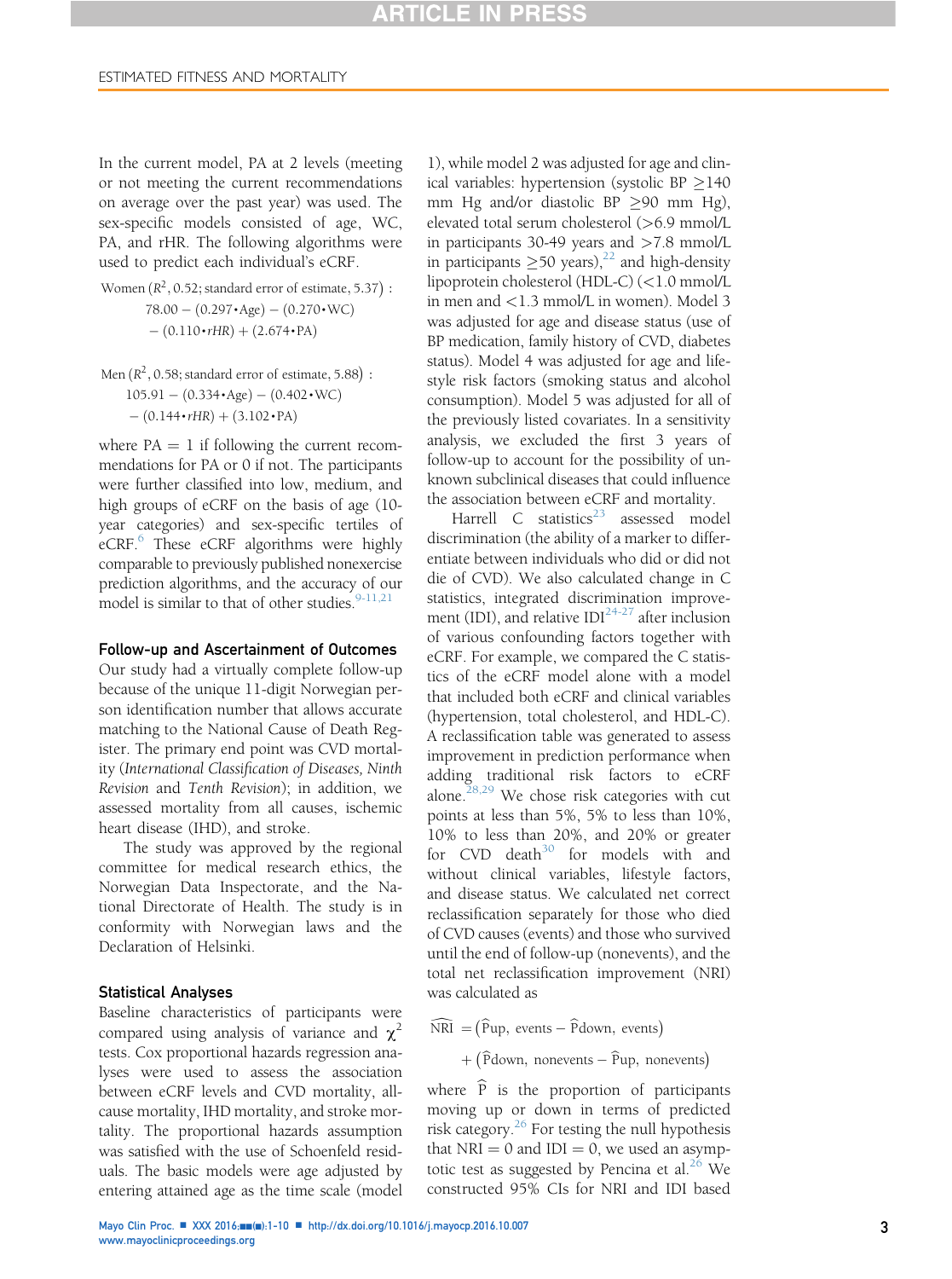on 1000 bootstrap samples and performed a likelihood ratio test.<sup>[25,28](#page-9-0)</sup>

Finally, we repeated the analyses using all-cause, IHD, and stroke mortality. The statistical analyses were conducted using Stata statistical software, version 13.1 (StataCorp) and RStudio, version 3.3.1 (R Foundation for Statistical Computing). All statistical tests were 2-sided, and P<.05 was considered significant.

### RESULTS

Baseline characteristics of the study participants, stratified by sex and eCRF, are presented in Table 1. Participants with a lower level of age-relative eCRF had higher levels of most traditional CV risk factors at baseline.

Of a total of 3863 deaths, 1133 from CVD (734 men and 399 women) were registered during a median follow-up of 16.3 years (range, 0.04-17.4 years). Hazard ratios for CVD and all-cause mortality by tertiles of age-relative eCRF and per metabolic equivalent (MET) increase in eCRF are presented in [Table 2](#page-4-0); eCRF was inversely associated with the risk of CVD and all-cause mortality in both men and women. The age-adjusted risk reductions per MET increase were approximately 15% for all-cause (0.85; 95% CI, 0.83-0.87 and 0.87; 95% CI, 0.84-0.91 for men and women, respectively) and 20% for CVD mortality (0.78; 95% CI, 0.75-0.82 and 0.77; 95% CI, 0.71-0.83 for men and women, respectively). These estimates were only slightly attenuated after adjustment for traditional clinical risk factors, lifestyle factors, and disease status (0.82; 95% CI, 0.78-0.87 in men, and 0.85; 95% CI, 0.78-0.92 in women, respectively, for CVD mortality). The association between eCRF and CVD and all-cause mortality was dose dependent across tertiles of eCRF for both sexes and had similar patterns for the secondary outcomes of IHD

|                                             |                             | Men $(N=18,721)$               |                              | Women (N=19,759)            |                                |                              |  |
|---------------------------------------------|-----------------------------|--------------------------------|------------------------------|-----------------------------|--------------------------------|------------------------------|--|
| Characteristic                              | Low CRF level<br>$(n=6163)$ | Medium CRF level<br>$(n=6267)$ | High CRF level<br>$(n=6291)$ | Low CRF level<br>$(n=6470)$ | Medium CRF level<br>$(n=6579)$ | High CRF level<br>$(n=6710)$ |  |
| Age $(y)$                                   | $49.2$ (11.5)               | 48.5 $(11.4)$                  | 47.6 $(11.2)^{c}$            | 49.1(11.5)                  | $48.3$ (11.4)                  | 47.2 $(11.0)^c$              |  |
| Body mass index ( $kg/m2$ )                 | 29.1(3.5)                   | 26.3(2.5)                      | 24.4 $(2.3)^c$               | 29.6(4.8)                   | 25.4(3.1)                      | 23.4 $(2.6)^c$               |  |
| Waist circumference (cm)                    | 99.9 (8.0)                  | 91.3(5.1)                      | 84.9 $(5.4)^c$               | 91.1(10.6)                  | 79.3(6.8)                      | 72.6 $(5.7)^c$               |  |
| Resting heart rate (bpm)                    | 78.4 (12.4)                 | 70.6 (10.2)                    | 63.9 $(9.5)^{c}$             | 80.6 (12.9)                 | 74.7 (10.7)                    | 69.2 $(9.6)^c$               |  |
| Blood pressure (mm Hg)                      |                             |                                |                              |                             |                                |                              |  |
| Systolic                                    | 142.5(18.1)                 | 138.3(16.9)                    | 134.5 $(16.2)^{c}$           | 138.2(21.5)                 | 131.5(19.9)                    | $126.6$ $(18.3)^c$           |  |
| <b>Diastolic</b>                            | $86.4$ (11.1)               | 82.9 (10.6)                    | 79.4 $(10.2)^{c}$            | 82.3(11.8)                  | 78.4 (10.7)                    | 75.2 $(10.2)^{c}$            |  |
| Hypertension                                | 3521 (57.1)                 | 2816 (44.9)                    | $2124 (33.8)^c$              | 2885 (44.6)                 | 2004 (30.5)                    | $1442 (21.5)^c$              |  |
| Total cholesterol (mmol/L)                  | 6.1 $(l, l)$                | 5.9(1.1)                       | 5.7 $(1.0)^c$                | 6.1(1.2)                    | 5.9(1.2)                       | 5.7 $(1.2)^{c}$              |  |
| High total cholesterol                      | 798 (12.9)                  | 657 (10.5)                     | 403 $(6.4)^c$                | 900(13.9)                   | 650(9.9)                       | 468 $(7.0)^c$                |  |
| HDL-C (mmol/L)                              | 1.2(0.3)                    | 1.2(0.3)                       | 1.4 $(0.3)^{c}$              | 1.4(0.4)                    | 1.5(0.4)                       | 1.6 $(0.4)^c$                |  |
| Low HDL-C                                   | 1561(25.3)                  | 1017(16.2)                     | 608 $(9.7)^c$                | 2432 (37.6)                 | 1550 (23.6)                    | 965 $(14.4)^c$               |  |
| CRF (peak oxygen consumption,<br>mL/kg/min) | 39.1(5.5)                   | 44.7(4.5)                      | 49.3 $(4.7)^c$               | 30.7(5.0)                   | 35.3(4.3)                      | 38.9 $(4.2)^c$               |  |
| CRF (METs)                                  | 11.2(1.6)                   | 12.8(1.3)                      | 14.1 $(1.3)^{c}$             | 8.8(1.4)                    | 10.1(1.2)                      | $11.1 (1.2)^c$               |  |
| Recommended PA                              | 2111(34.3)                  | 3777 (60.3)                    | 5385 $(85.6)^c$              | 1672(25.8)                  | 3241 (49.3)                    | 5468 $(81.5)^c$              |  |
| Current smoker                              | 1922(31.2)                  | 1985(31.7)                     | $1728 (27.5)^c$              | 2242 (34.7)                 | 2215(33.7)                     | $2128$ $(31.7)^d$            |  |
| Diabetes mellitus                           | 180(2.9)                    | 127(2.0)                       | 68 $(1.1)^c$                 | 186(2.9)                    | 80(1.2)                        | 43 $(0.6)^c$                 |  |
| Blood pressure medication                   | 801 (13.0)                  | 503(8.0)                       | $319(5.1)^{c}$               | 1002(15.5)                  | 557(8.5)                       | 385 $(5.7)^c$                |  |
| Family history of CVD                       | 1797 (29.2)                 | 1800 (28.7)                    | 1811(28.8)                   | 2181(33.7)                  | 2245 (34.1)                    | 2040 $(30.4)^c$              |  |
| Alcohol consumption <sup>e</sup>            | 317(5.1)                    | 401(6.4)                       | 421(6.7)                     | 85(1.3)                     | 131(2.0)                       | 202 $(3.0)^c$                |  |

 $a_{\text{bpm}}$  beats per minute; CRF = cardiorespiratory fitness; CVD = cardiovascular disease; HLD-C = high-density lipoprotein cholesterol; MET = metabolic equivalent;  $PA =$  physical activity.

 $\frac{b}{d}$ ues are presented as mean (SD) or No. (percentage) of participants. Analysis of variance or  $\chi^2$  tests were used to test the difference between groups in each sex.  $P < .001$ .

<sup>e</sup>Consumption of 5 or more alcoholic drinks over a typical 2-week period.

 $\textdegree P$  <.05.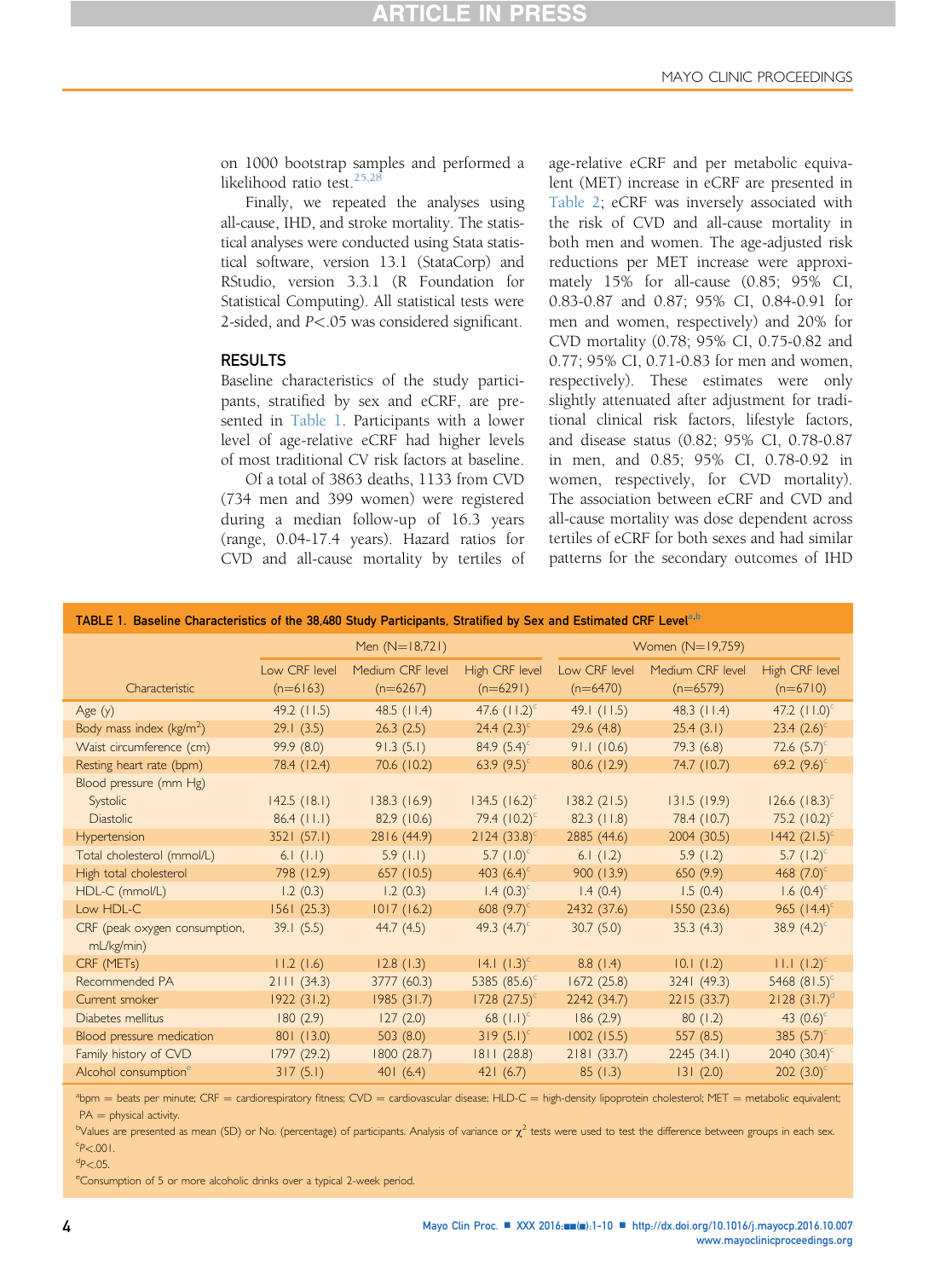# **ARTICLE IN PRESS**

### <span id="page-4-0"></span>ESTIMATED FITNESS AND MORTALITY

| TABLE 2. Hazard Ratios (95% Cls) for All-Cause and Cardiovascular Disease Mortality <sup>a</sup>               |                        |  |  |  |  |  |  |  |
|----------------------------------------------------------------------------------------------------------------|------------------------|--|--|--|--|--|--|--|
| Model $2d$<br>Model $4f$<br>Estimated CRF <sup>b</sup><br>Model I <sup>c</sup><br>Model $3e$<br>Deaths (No.)   | Model $5g$             |  |  |  |  |  |  |  |
| All-cause mortality                                                                                            |                        |  |  |  |  |  |  |  |
| Men                                                                                                            |                        |  |  |  |  |  |  |  |
| 559<br>1.00 (reference)<br>1.00 (reference)<br>1.00 (reference)<br><b>High</b><br>1.00 (reference)             | 1.00 (reference)       |  |  |  |  |  |  |  |
| $1.26$ (1.13-1.41)<br>$1.23$ (1.10-1.37)<br>$1.25$ (1.12-1.39)<br>$1.25$ (1.12-1.39)<br>767<br>Medium          | $1.20(1.07-1.34)$      |  |  |  |  |  |  |  |
| 976<br>$1.58$ $(1.43 - 1.76)$<br>$1.50$ (1.35-1.67)<br>$1.53$ $(1.37 - 1.70)$<br>$1.60$ (1.45-1.78)<br>Low     | $1.47(1.32 - 1.64)$    |  |  |  |  |  |  |  |
| < 0.001<br>< 0.001<br>< 0.001<br>100.5<br>P for trend                                                          | < 0.001                |  |  |  |  |  |  |  |
| $0.85(0.83 - 0.87)$<br>Per   MET<br>$0.86$ (0.84-0.88)<br>$0.86$ (0.83-0.88)<br>$0.85(0.82 - 0.87)$            | $0.87(0.84-0.90)$      |  |  |  |  |  |  |  |
| Women                                                                                                          |                        |  |  |  |  |  |  |  |
| <b>High</b><br>390<br>1.00 (reference)<br>1.00 (reference)<br>1.00 (reference)<br>1.00 (reference)             | 1.00 (reference)       |  |  |  |  |  |  |  |
| $1.07(0.94 - 1.22)$<br>$1.06(0.93 - 1.21)$<br>$1.05(0.92 - 1.20)$<br>$1.08(0.94 - 1.23)$<br>486<br>Medium      | $1.06(0.92 - 1.21)$    |  |  |  |  |  |  |  |
| $1.44$ (1.27-1.64)<br>685<br>$1.41$ $(1.23 - 1.60)$<br>$1.36$ (1.20-1.55)<br>$1.47$ (1.30-1.67)<br>Low         | $1.37$ (1.20-1.57)     |  |  |  |  |  |  |  |
| < 0.001<br>< 0.001<br>< 0.001<br>100.5<br>P for trend                                                          | < 0.001                |  |  |  |  |  |  |  |
| $0.87(0.84-0.91)$<br>Per   MET<br>$0.88(0.84-0.92)$<br>$0.90(0.86 - 0.94)$<br>$0.86(0.83 - 0.90)$              | $0.89(0.86 - 0.93)$    |  |  |  |  |  |  |  |
| Cardiovascular disease mortality                                                                               |                        |  |  |  |  |  |  |  |
| Men                                                                                                            |                        |  |  |  |  |  |  |  |
| 155<br>1.00 (reference)<br>1.00 (reference)<br>1.00 (reference)<br>1.00 (reference)<br><b>High</b>             | 1.00 (reference)       |  |  |  |  |  |  |  |
| $1.30(1.13 - 1.70)$<br>$1.30(1.06 - 1.59)$<br>$1.34$ (1.09-1.64)<br>$1.36$ ( $1.11 - 1.67$ )<br>Medium<br>236  | $1.25$ $(1.02 - 1.54)$ |  |  |  |  |  |  |  |
| 343<br>$1.97(1.63 - 2.38)$<br>$1.76$ (1.45-2.14)<br>$1.80(1.48-2.19)$<br>$2.01$ (1.66-2.43)<br>Low             | $1.67$ (1.37-2.03)     |  |  |  |  |  |  |  |
| P for trend<br>< 0.001<br>< 0.001<br>< 0.001<br>< .001                                                         | < 0.001                |  |  |  |  |  |  |  |
| Per   MET<br>$0.78(0.75-0.82)$<br>$0.80(0.77-0.84)$<br>$0.80(0.77-0.84)$<br>$0.78(0.75-0.82)$<br>Women         | $0.82$ (0.78-0.87)     |  |  |  |  |  |  |  |
| 79<br>1.00 (reference)<br>1.00 (reference)<br>1.00 (reference)<br>1.00 (reference)<br><b>High</b>              | 1.00 (reference)       |  |  |  |  |  |  |  |
| $1.07(0.80-1.43)$<br>$1.15(0.86 - 1.53)$<br>$1.08$ $(0.81 - 1.44)$<br>$1.16(0.87 - 1.55)$<br>Medium<br>$ $   4 | $1.05(0.78-1.40)$      |  |  |  |  |  |  |  |
| $1.94$ (1.49-2.52)<br>$1.65$ (1.26-2.17)<br>$1.65$ $(1.27 - 2.16)$<br>$1.99(1.53-2.60)$<br>Low<br>206          | $1.55$ (1.18-2.03)     |  |  |  |  |  |  |  |
| < 0.001<br>< 0.001<br>< 0.001<br>100.5<br>P for trend                                                          | < 0.001                |  |  |  |  |  |  |  |
| $0.77(0.71 - 0.83)$<br>$0.81(0.75-0.89)$<br>$0.83(0.76-0.90)$<br>$0.76(0.70-0.83)$<br>Per   MET                | $0.85(0.78-0.92)$      |  |  |  |  |  |  |  |

 $A^a$ CRF = cardiorespiratory fitness; MET = metabolic equivalent.<br><sup>b</sup>l.o.v. medium, and bigh estimated CRF were defined as tertile

<sup>b</sup>Low, medium, and high estimated CRF were defined as tertiles of age-specific categories.

<sup>c</sup>Model 1: Adjusted for age by including the attained age as the time scale.

<sup>d</sup>Model 2: Adjusted for age and clinical variables (hypertension, total cholesterol, high-density lipoprotein cholesterol).

e Model 3: Adjusted for age and disease status (use of blood pressure medication, family history of cardiovascular disease, diabetes status).

f Model 4: Adjusted for age and lifestyle factors (smoking status, alcohol consumption).

<sup>g</sup>Model 5: Adjusted for age and all other risk factors.

and stroke mortality (Supplemental Table 1, available online at [http://www.](http://www.mayoclinicproceedings.org) [mayoclinicproceedings.org\)](http://www.mayoclinicproceedings.org). The results were not substantially altered when we excluded the first 3 years of follow-up (Supplemental Table 2, available online at [http://www.](http://www.mayoclinicproceedings.org) [mayoclinicproceedings.org\)](http://www.mayoclinicproceedings.org).

The Harrell C statistics for eCRF and CVD mortality were 0.848 (95% CI, 0.836-0.861) and 0.878 (95% CI, 0.862-0.894) for men and women, respectively ([Table 3\)](#page-5-0). Lifestyle factors (smoking status and alcohol consumption) were associated with a difference in C statistic of 1% to 2% (0.862; 95% CI, 0.850-0.874 and 0.887; 95% CI, 0.872-0.902 for men and women, respectively), while addition of clinical variables to eCRF was associated with a difference in C statistic of 0.3% (0.851, 95% CI: 0.839-0.863) and 0.3% (0.881; 95%

CI, 0.865-0.897) for men and women, respectively, and the addition of disease status to eCRF was associated with a difference in C statistic of 0.3% (0.851; 95% CI, 0.839-0.864) and 0.5% (0.883; 95% CI, 0.868-0.899) for men and women, respectively.

The changes in C statistic for secondary outcomes of IHD and stroke mortality are presented in Supplemental Table 3 (available online at [http://www.mayoclinicproceedings.](http://www.mayoclinicproceedings.org) [org\)](http://www.mayoclinicproceedings.org). The addition of lifestyle factors (ie, smoking status and alcohol consumption) to eCRF was associated with a difference in C statistics of  $2.3\%$  ( $P < .001$ ) and  $1.3\%$  ( $P = .02$ ) when predicting IHD in men and women, respectively, and a difference of  $0.5\%$  ( $P = .01$ ) with the addition of clinical variables and 0.7%  $(P = .001)$  with the addition of disease status when predicting IHD in men.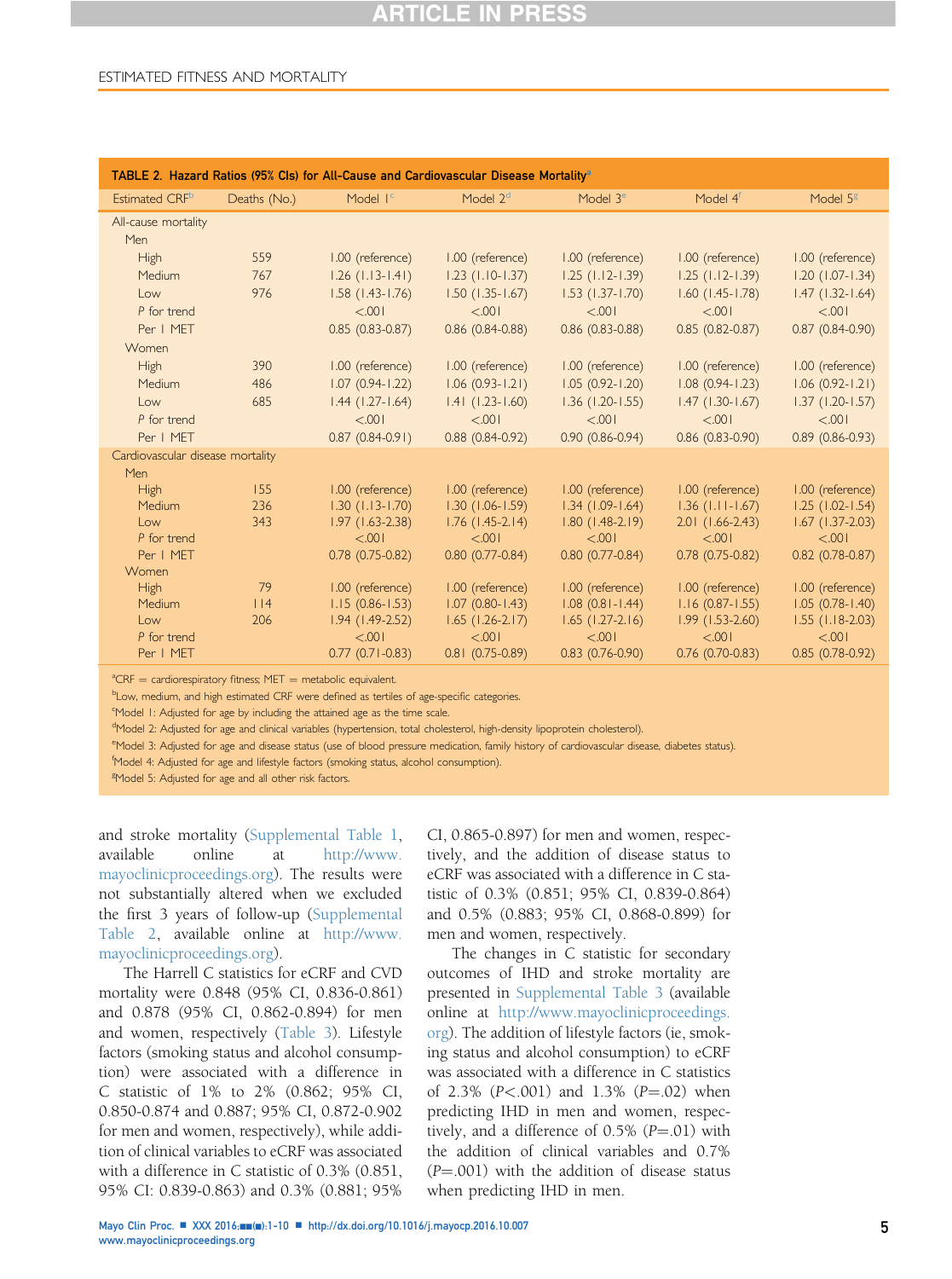| <b>ARTICLE IN PRESS</b> |  |
|-------------------------|--|
|-------------------------|--|

<span id="page-5-0"></span>

|                                | TABLE 3. C Statistics (95% Cls) for the Estimated CRF Algorithm With Addition of Traditional Risk Factors <sup>®</sup>                                                                                                                                                                                                                                                 |                                                        |                            |                                                        |                     |                                                                                                                                  |                                         |                       |  |
|--------------------------------|------------------------------------------------------------------------------------------------------------------------------------------------------------------------------------------------------------------------------------------------------------------------------------------------------------------------------------------------------------------------|--------------------------------------------------------|----------------------------|--------------------------------------------------------|---------------------|----------------------------------------------------------------------------------------------------------------------------------|-----------------------------------------|-----------------------|--|
|                                |                                                                                                                                                                                                                                                                                                                                                                        | Men                                                    |                            |                                                        |                     | Women                                                                                                                            |                                         |                       |  |
| Variable                       |                                                                                                                                                                                                                                                                                                                                                                        | All-cause mortality <sup>p</sup> Change in C statistic | CVD mortality <sup>b</sup> | Change in C statistic All-cause mortality <sup>9</sup> |                     | Change in C statistic                                                                                                            | CVD mortality <sup>b</sup>              | Change in C statistic |  |
| eCRF                           | $0.812(0.804 - 0.821)$                                                                                                                                                                                                                                                                                                                                                 | $\frac{1}{2}$                                          | $0.848$ $(0.836 - 0.861)$  | $\frac{1}{2}$                                          | 0.798 (0.787-0.809) |                                                                                                                                  | 0.878 (0.862-0.894)                     | $\frac{1}{2}$         |  |
| variables                      | eCRF + dinical 0.813 (0.805-0.821) 0.001 (0.0000-0.001)                                                                                                                                                                                                                                                                                                                |                                                        |                            |                                                        |                     | 0.851 (0.839-0.863) 0.003 (0.001-0.005) 0.798 (0.787-0.809) 0.0000 (-0.0000 to 0.000) 0.881 (0.865-0.897) 0.000 -0.000 to 0.006) |                                         |                       |  |
| factors <sup>d</sup>           | e⊂RF + lifestyle 0.8324(0.816-0.832) 0.014(0.014) 0.862(0.850-0.850(0.0010-0.012) 0.810(0.709-0.010(0.008-0.015)                                                                                                                                                                                                                                                       |                                                        |                            |                                                        |                     |                                                                                                                                  | 0.887 (0.872-0.902) 0.009 (0.005-0.014) |                       |  |
| status <sup>e</sup>            | e⊂RF + disease 0.814 (0.805-0.822)  0.001 (0.0000-0.0007 (0.839-0.864)  0.001(0.0001 (0.0001 0.0000 0.000 0.000 0.000 0.000 0.000 0.000 0.000 0.000 0.000 0.000 0.000 0.000 0.000 0.000 0.000 0.000 0.000 0.000 0.000 0.000 0                                                                                                                                          |                                                        |                            |                                                        |                     |                                                                                                                                  | 0.883 (0.868-0.899) 0.005 (0.002-0.010) |                       |  |
| factors <sup>t</sup>           | e⊂RF + all risk 0.818-0.834 (0.819-0.835 (0.011-0.016) 0.855-0.879) 0.019 (0.014-0.024) 0.812 (0.802-0.822) 0.014 (0.010-0.018)                                                                                                                                                                                                                                        |                                                        |                            |                                                        |                     |                                                                                                                                  | 0.895 (0.881-0.910) 0.017 (0.011-0.023) |                       |  |
| <sup>2</sup> Adjusted for age. | <sup>a</sup> CRF = cardiorespiratory ftmess; CVD = cardiovascular disease; eCRF = estimated CRF; NA = not applicable.<br>"Disease status (use of blood pressure medication, family history of cardiovascular disease, diabetes status),<br>Hypertension, total cholesterol, high-density lipoprotein cholesterol.<br><sup>9</sup> Smoking status, alcohol consumption. |                                                        |                            |                                                        |                     |                                                                                                                                  |                                         |                       |  |

Classi fication of CVD mortality with the use of eCRF alone and with the addition of traditional clinical risk factors are presented in [Table 4.](#page-6-0) Only 2.6% and 6.8% of men and women with CVD mortality, respectively, were correctly reclassi fied to a higher risk category, and among those who survived, the enhanced model with clinical risk factors incorrectly classified more people to a higher risk category than to a lower risk category, giving a net correct classification of nonevents of  $-1.2\%$  and  $-1.6\%$  in men and women, respectively, and a total NRI of 0.014 (95% CI, -0.023 to 0.051) and 0.052 ( -0.023 to 0.127). The IDI was 0.002 (95% CI, 0.001-0.004) and 0.004 (95% CI, 0.001- 0.008) for men and women, respectively, and the relative IDI was estimated at 0.028 (95% CI, -0.003 to 0.059) and 0.073 (95% CI, 0.006-0.140). We observed net correct reclassi- fications of 7.9% among men with CVD death and 0.1% among those without CVD death after adding lifestyle factors (smoking status and alcohol intake) to eCRF, and NRI was estimated at 0.080 (95% CI, 0.031-0.129). The relative IDI was estimated at 0.152 (95% CI, 0.074-0.230). Among women, the addition of lifestyle factors had a negligible effect on reclassi fication of those with and without CVD death, resulting in an overall nonsigni ficant NRI of 0.029 (95% CI, -0.020 to 0.078; P=.202) and a relative IDI of 0.060 ( -0.007 to 0.127) (Supplemental Table 4, available online at [http://www.](http://www.mayoclinicproceedings.org) [mayoclinicproceedings.org](http://www.mayoclinicproceedings.org)). The addition of disease status to eCRF correctly reclassi fied 8.8% of women with CVD death with almost no net reclassi fication among survivors (0.04%) (total NRI, 0.088; 95% CI, 0.031- 0.145), whereas in men, there was almost no net reclassi fication among either those with CVD death (1.5%) or survivors (0.5%) (total NRI, 0.020; 95% CI, -0.015 to 0.055). The relative IDIs were estimated at 0.085 (95% CI, 0.018-0.152) for men and 0.224 (95% CI, 0.087-0.361) for women (Supplemental Table 5, available online at [http://www.](http://www.mayoclinicproceedings.org) [mayoclinicproceedings.org](http://www.mayoclinicproceedings.org)).

MAYO CLINIC PROCEEDINGS

## **DISCUSSION**

In this prospective study of apparently healthy men and women, we found that eCRF was a strong independent predictor of future CVD mortality independent of traditional CVD risk factors. Furthermore, traditional risk

fClinical variables, lifestyle factors, and disease status.

Clinical variables, lifestyle factors, and disease status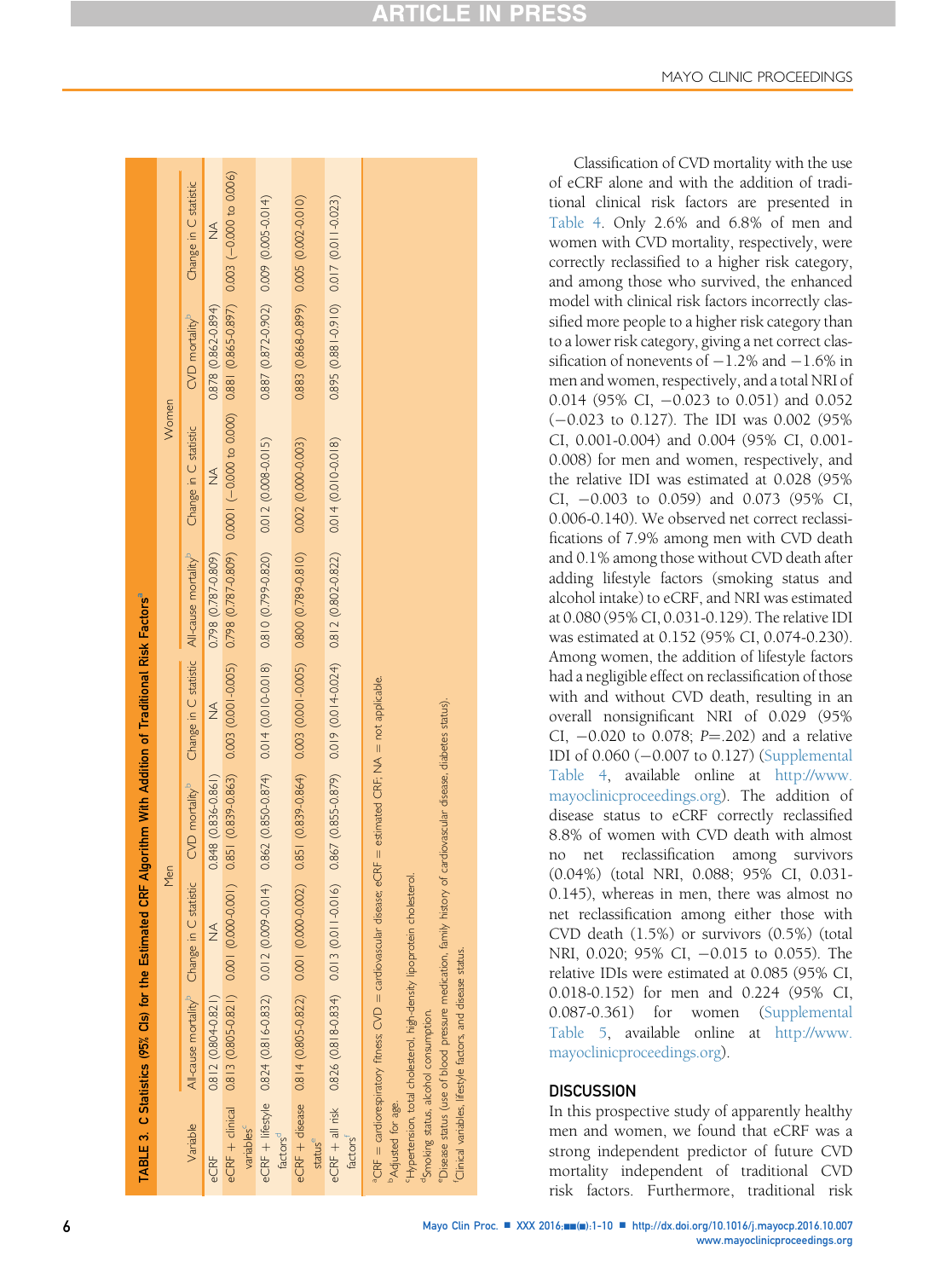ESTIMATED FITNESS AND MORTALITY

ESTIMATED FITNESS AND MORTALITY

|                      |                                                     |                 |                     |                     |                | TABLE 4. Reclassification of Risk of Cardiovascular Disease Mortality After Addition of Clinical Variables to Estimated Cardiorespiratory Fitness <sup>a,b</sup> |                                       |                                                                                                                         |
|----------------------|-----------------------------------------------------|-----------------|---------------------|---------------------|----------------|------------------------------------------------------------------------------------------------------------------------------------------------------------------|---------------------------------------|-------------------------------------------------------------------------------------------------------------------------|
|                      | Estimated fitness + clinical variables <sup>c</sup> |                 |                     |                     |                |                                                                                                                                                                  |                                       |                                                                                                                         |
| <b>Estimated CRF</b> | <5%                                                 | $5\% - 10\%$    | $10\% - 20\%$       | >20%                | Total          | Classified as higher risk                                                                                                                                        | Classified as lower risk              | Net correctly reclassified                                                                                              |
| Men                  |                                                     |                 |                     |                     |                |                                                                                                                                                                  |                                       |                                                                                                                         |
| CVD death            |                                                     |                 |                     |                     |                | 81(11.0)                                                                                                                                                         | 62(8.4)                               | 2.6%                                                                                                                    |
| $<\!\!5\!\%$         | 219                                                 | 41              | $\mathsf{O}\xspace$ | $\mathsf{O}\xspace$ | 260 (35.4)     |                                                                                                                                                                  |                                       |                                                                                                                         |
| $5\% < 10\%$         | 38                                                  | 175             | 27                  |                     | 240 (32.7)     |                                                                                                                                                                  |                                       |                                                                                                                         |
| $10\% - 20\%$        | $\mathsf{O}\xspace$                                 | 4               | 109                 | 3                   | 136(18.5)      |                                                                                                                                                                  |                                       |                                                                                                                         |
| $\geq$ 20%           | $\overline{0}$                                      | $\circ$         | 0                   | 88                  | 98 (13.4)      |                                                                                                                                                                  |                                       |                                                                                                                         |
| Total                | 257(35.0)                                           | 230(31.3)       | 146 (19.9)          | 101(13.8)           | 734 (100.0)    |                                                                                                                                                                  |                                       |                                                                                                                         |
| Without CVD death    |                                                     |                 |                     |                     |                | 917(5.1)                                                                                                                                                         | 699 (3.9)                             | $-1.2%$                                                                                                                 |
| $<5\%$               | 13,612                                              | 591             | $\circ$             | $\circ$             | 14,203 (79.0)  |                                                                                                                                                                  |                                       |                                                                                                                         |
| $5\% < 10\%$         | 501                                                 | 1733            | 283                 | $\circ$             | 2517 (14.0)    |                                                                                                                                                                  |                                       |                                                                                                                         |
| $10\% - 20\%$        | $\mathsf{O}\xspace$                                 | 163             | 775                 | 43                  | 981 (5.5)      |                                                                                                                                                                  |                                       |                                                                                                                         |
| $\geq$ 20%           | $\circ$                                             | $\circ$         | 35                  | 251                 | 286(1.6)       |                                                                                                                                                                  |                                       |                                                                                                                         |
| Total                | 14,113(78.5)                                        | 2487 (13.8)     | 1093(6.1)           | 294(1.6)            | 17,987 (100.0) |                                                                                                                                                                  |                                       |                                                                                                                         |
|                      |                                                     |                 |                     |                     |                | <b>NRI</b><br>IDI<br>Relative IDI                                                                                                                                |                                       | $0.014$ (-0.023 to 0.051) <sup>d</sup><br>$0.002$ (0.001 to 0.004) <sup>d</sup><br>0.028 $(-0.003 \text{ to } 0.059)^d$ |
| Women                |                                                     |                 |                     |                     |                | P for LR test                                                                                                                                                    |                                       | < .001                                                                                                                  |
| CVD death            |                                                     |                 |                     |                     |                | 55 (13.8)                                                                                                                                                        |                                       | 6.8%                                                                                                                    |
| $<5\%$               | 177                                                 | 34              | $\overline{0}$      | $\circ$             | 211(52.9)      |                                                                                                                                                                  | 28(7.0)                               |                                                                                                                         |
| $5\% < 10\%$         | 16                                                  | 68              | 16                  | $\mathsf{O}\xspace$ | 100(25.1)      |                                                                                                                                                                  |                                       |                                                                                                                         |
| $10\% - 20\%$        | $\circ$                                             | $\overline{10}$ | 56                  | 5                   | 71(17.8)       |                                                                                                                                                                  |                                       |                                                                                                                         |
| >20%                 | $\Omega$                                            | $\overline{0}$  | $\overline{2}$      | 15                  | 17(4.3)        |                                                                                                                                                                  |                                       |                                                                                                                         |
| Total                | 193(48.4)                                           | 112(28.1)       | 74 (18.5)           | 20(5.0)             | 399 (100.1)    |                                                                                                                                                                  |                                       |                                                                                                                         |
| Without CVD death    |                                                     |                 |                     |                     |                | 711(3.7)                                                                                                                                                         | 398 $(2.1)$                           | $-1.6%$                                                                                                                 |
| < 5%                 | 17,137                                              | 545             | $\mathbf{0}$        | $\circ$             | 17,682(91.3)   |                                                                                                                                                                  |                                       |                                                                                                                         |
| $5\% < 10\%$         | 293                                                 | 715             | 152                 | $\circ$             | 1160(6.0)      |                                                                                                                                                                  |                                       |                                                                                                                         |
| 10%-20%              | $\mathsf{O}\xspace$                                 | 87              | 298                 | 4                   | 399 (2.1)      |                                                                                                                                                                  |                                       |                                                                                                                         |
| $\geq$ 20%           | $\overline{0}$                                      | $\circ$         | 8                   | 0                   | 119(0.6)       |                                                                                                                                                                  |                                       |                                                                                                                         |
| Total                | 17,430 (90.0)                                       | 1347(7.0)       | 468(2.4)            | 115(0.6)            | 19,360 (100.0) |                                                                                                                                                                  |                                       |                                                                                                                         |
|                      |                                                     |                 |                     |                     |                | <b>NRI</b>                                                                                                                                                       |                                       | 0.052 ( $-0.023$ to 0.127) <sup>d</sup>                                                                                 |
|                      |                                                     |                 |                     |                     |                | IDI                                                                                                                                                              | $0.004$ (0.001 to 0.008) <sup>d</sup> |                                                                                                                         |
|                      |                                                     |                 |                     |                     |                | Relative IDI                                                                                                                                                     |                                       | 0.073 (0.006 to $0.140$ ) <sup>d</sup>                                                                                  |
|                      |                                                     |                 |                     |                     |                | P for LR test                                                                                                                                                    |                                       | < 0.001                                                                                                                 |

<sup>a</sup>CRF = cardiorespiratory fitness; CVD = cardiovascular disease; IDI = integrated discrimination improvement; LR = likelihood ratio; NRI = net reclassification improvement.

b<sub>Data are presented as No.</sub> (percentage) of participants unless indicated otherwise. Percentages may not total 100 because of rounding.

<sup>c</sup>Total cholesterol, high-density lipoprotein cholesterol, hypertension.

<sup>d</sup>Bootstrapped 95% CI.

Mayo Clin Proc.

<span id="page-6-0"></span>[www.mayoclinicproceedings.org](http://www.mayoclinicproceedings.org)

n XXX 2016;nn(n):1-10 n

<http://dx.doi.org/10.1016/j.mayocp.2016.10.007>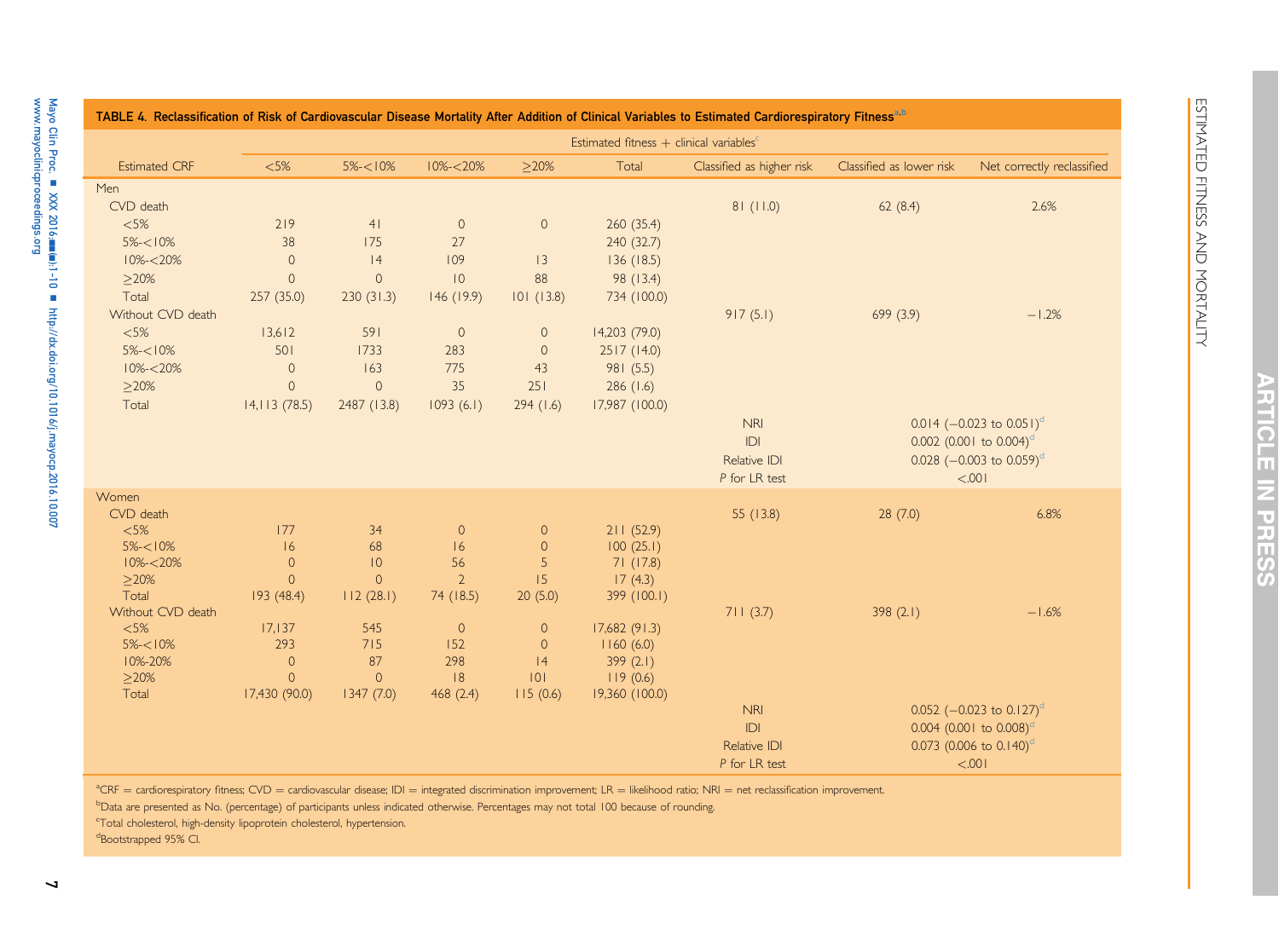# **ARTICLE IN PRESS**

factors for CVD did not considerably improve the clinically relevant measures of discrimination and reclassification of CVD death when added to the eCRF.

This is the first major study to fully assess the contribution of various risk factors to eCRF in CVD risk classification. Previous studies have reported that the addition of  $eCRF<sup>6,14</sup>$  $eCRF<sup>6,14</sup>$  $eCRF<sup>6,14</sup>$  or CRF measured from exercise testing<sup>[6,8,31](#page-9-0)</sup> to the established risk factors significantly improved the discrimination and reclassification of risk of CVD death and all-cause mortality. Our study found small improvements in disease risk discrimination and reclassification when traditional CVD risk factors were added to eCRF, thus extending prior observations that CRF may be the most powerful predictor of CV health and mortality.<sup>4,7,18</sup>

Traditional clinical variables (BP, total cholesterol, and HDL-C) have long been established as independent CVD risk factors and provide excellent discrimination of CVD death.[8,32-34](#page-9-0) In clinical practice, these risk factors are among the key variables included in CVD risk prediction algorithms and are widely used to guide decision making in pharmacolog-ical treatment.<sup>[30,35,36](#page-9-0)</sup> In our study, the addition of these clinical variables to eCRF correctly reclassified 13.8% of cases among women into a higher risk category but incorrectly reclassified 7.0% of cases into a lower risk category, with a net correct classification of 6.8% among women with CVD death. Among men, 11% of the cases were correctly reclassified to a higher risk category but 8.4% were incorrectly reclassified to a lower risk category, with a net gain in reclassification proportion of 2.6%. The addition of clinical variables reclassified only 0.4% more cases into the 20% or higher risk category. Furthermore, adding clinical variables to eCRF did not improve net classification of nonevents for either sex; actually, a larger proportion of survivors were incorrectly reclassified to a higher risk category. Therefore, the total NRIs suggest that the addition of clinical variables did not improve the risk reclassification in both men and women. Importantly, the clinical risk factors included may also be on the causal pathway from CRF to CVD, further highlighting the importance of intervening on the CRF level in both primordial and primary prevention of CVD.

Family history of CVD, history of diabetes mellitus, and taking BP medications are integral components of various risk prediction algorithms and are included in the guidelines of the American College of Cardiology/American Heart Association on the assessment of CVD risk. $30$  Our findings suggest that the addition of these variables provided a minimal improvement in discrimination of risk and did not improve risk classification of CVD death in men. Nonetheless, the addition of diabetes status, family history of CVD, and taking BP medication improved the discrimination and reclassification of CVD events among women, emphasizing the importance of these variables together with eCRF in risk prevention settings.

Lifestyle risk factors have important effects on CVD risk and are also part of the American Heart Association's 2020 goals for CVD reduction. $34$  Our findings among women are consistent with those from previous reports $15$ documenting the negligible effects of smoking status and alcohol intake on the reclassification of CVD risk. However, the addition of alcohol consumption and smoking status to eCRF improved the risk discrimination and reclassification among men in our study, suggesting the importance of including smoking status and alcohol use in the risk prediction algorithm.

We observed 18% and 15% lower risk of CVD death in men and women, respectively, associated with each 1-MET (approximately 3.5 mL/kg per min) higher eCRF. Our findings of strong and independent increases in risk of death from all causes and CVD associated with low eCRF are in line with the results of previous studies making use of eCRF algorithms to predict cause-specific outcomes.<sup>[6,13](#page-9-0)</sup>

The main strengths of the present study are the relatively large sample of men and women, detailed information on a broad range of traditional CVD risk factors, and ascertainment of different major outcomes in a prospective design. The use of discrimination statistics and reclassification across relevant risk thresholds adds clinical relevance to previous association studies of eCRF and premature death. A recent study comparing the prediction performance for CVD events with measured CRF by exercise testing and an eCRF algorithm reported only slight increases in discrimination and reclassification statistics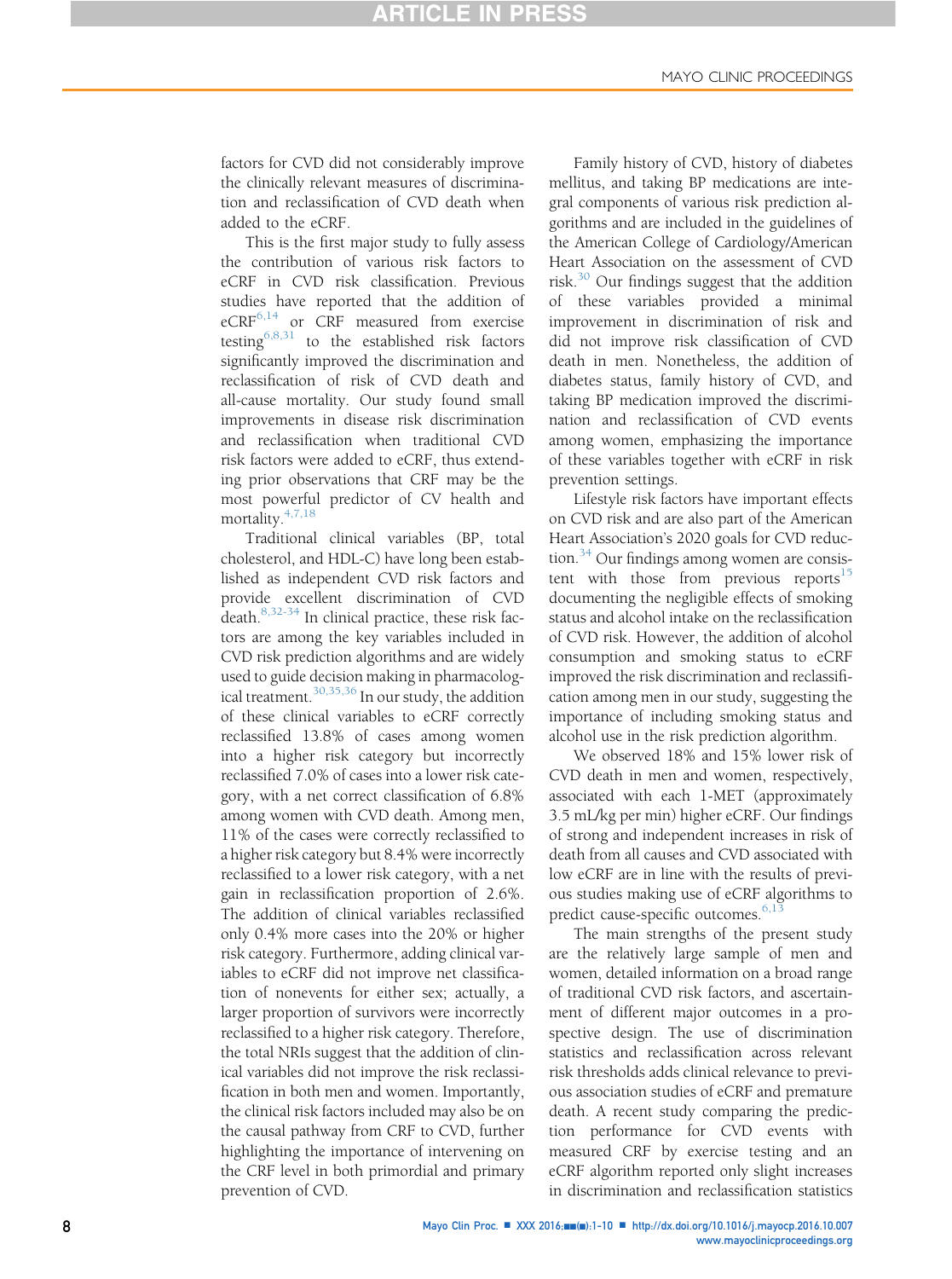when adding exercise-tested CRF to the more simple eCRF, providing further evidence for these algorithms as valid surrogate measures of CRF.<sup>[6](#page-9-0)</sup> The proposed method of eCRF is also convenient, practical, cost-effective, and easy to implement in large-scale primary prevention programs.

The use of self-reported PA may be considered a limitation of our study because of the potential for misclassification. However, in prospective studies, the nature of the misclassification is most likely nondifferential in relationship to future disease and therefore likely to yield underestimates of the true effects. Further, available objective measurement methods for PA (ie, accelerometers) would be less practical in health care settings. The HUNT study population is ethnically homogeneous and predominantly white, and thus the generalizability of our data in an ethnically diverse population is limited. Therefore, the validation and refinement of the eCRF algorithm in other cohorts are needed to consolidate external generalizability. Furthermore, we recognize that eCRF and other CVD risk factors may have changed during our followup period. Nonetheless, this may be a potential strength of our study, emphasizing that a single measure of eCRF at baseline maintains its effect on the reclassification of CVD death at long-term follow-up.<sup>[8](#page-9-0)</sup>

### **CONCLUSION**

Our findings suggest that assessments of nonexercise eCRF together with easily assessed measures such as smoking status, alcohol consumption, and disease status may have a major impact in the identification of individuals at risk of future CVD. Although we recognize that clinical variables such as BP and lipids are key causal factors for CVD mortality, our study found trivial improvements in CVD risk discrimination and reclassification. Therefore, particularly in an era of widespread application of electronic health records and emphasis on primary prevention of IHD/ CVD, determining CRF by eCRF may be a simple, practical, and cost-effective method $6,9$ that also aids in predicting long-term CVD risk in populations and individual patients. These results might also be useful for effective risk communication between clinicians and

patients to highlight the general and specific health benefits of CRF.

### ACKNOWLEDGMENTS

The HUNT study is a collaboration between the HUNT Research Centre (Faculty of Medicine, Norwegian University of Science and Technology), the Nord-Trøndelag County Council, and the Norwegian Institute of Public Health. We are indebted to the participants of the HUNT study and the HUNT Research Centre for using these data.

We thank associate professor Turid Follestad, Faculty of Medicine, Norwegian University of Science and Technology, for help with the statistical analyses.

Drs Nauman and Nes contributed equally to this work.

### SUPPLEMENTAL ONLINE MATERIAL

Supplemental material can be found online at: [http://www.mayoclinicproceedings.org.](http://www.mayoclinicproceedings.org) Supplemental material attached to journal articles has not been edited, and the authors take responsibility for the accuracy of all data.

Abbreviations and Acronyms:  $BP =$  blood pressure;  $CRF =$  cardiorespiratory fitness;  $CV =$  cardiovascular;  $CVD = CV$  disease;  $eCRF =$  estimated CRF;  $HDL-C =$  highdensity lipoprotein cholesterol; HUNT = Nord-Trøndelag Health Study; **IDI** = integrated discrimination improvement; IHD = ischemic heart disease; MET = metabolic equivalent;  $NRI$  = net reclassification improvement;  $PA$  = physical activity;  $rHR =$  resting heart rate;  $WC =$  waist circumference

Affiliations (Continued from the first page of this article.): LA (C.J.L.); Department of Health and Human Performance, University of Houston, Houston, TX (A.S.J.); Department of Exercise Science, University of South Carolina, Columbia, SC (X.S., S.N.B.); and School of Human Movement and Nutrition Sciences, University of Queensland, St. Lucia, Queensland, Australia (J.S.C.).

Grant Support: This work was supported in part by grants from the K.G. Jebsen Foundation (J.N., B.M.N., U.W.), the Research Council of Norway (U.W.), the Liaison Committee between the Central Norway Regional Health Authority and the Norwegian University of Science and Technology (J.N.), and the University of Queensland, Australia (J.S.C.).

Correspondence: Address to Bjarne M. Nes, PhD, K.G. Jebsen Center for Exercise in Medicine, Department of Circulation and Medical Imaging, Norwegian University of Science and Technology, Post Box 8905, Medisinsk Teknisk For-skningssenter, 7491 Trondheim, Norway [\(bjarne.nes@](mailto:bjarne.nes@ntnu.no) [ntnu.no](mailto:bjarne.nes@ntnu.no)).